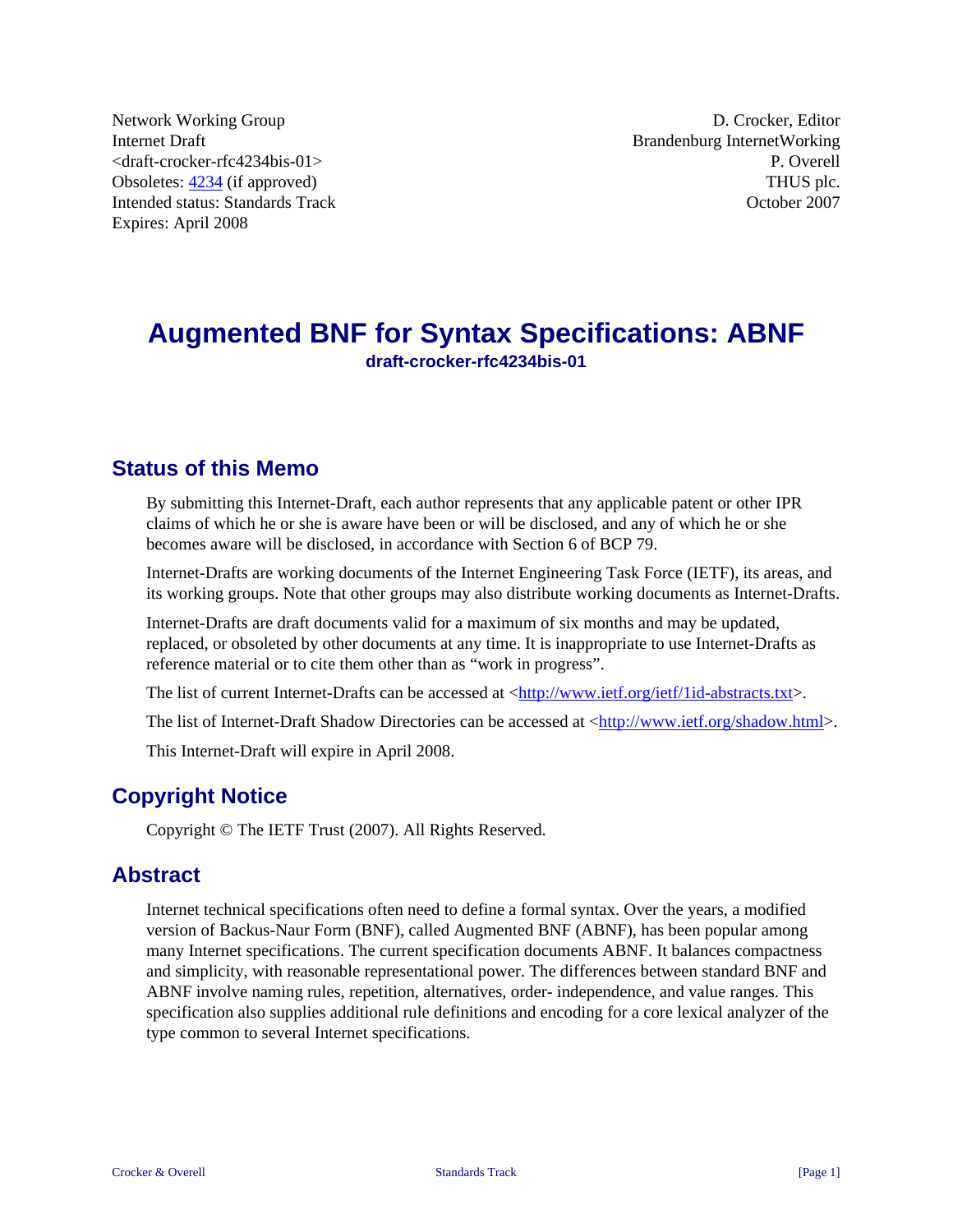# **Table of Contents**

| 2.1  |  |
|------|--|
| 2.2  |  |
| 2.3  |  |
| 2.4  |  |
|      |  |
| 3.1  |  |
| 3.2  |  |
| 3.3  |  |
| 3.4  |  |
| 3.5  |  |
| 3.6  |  |
| 3.7  |  |
| 3.8  |  |
| 3.9  |  |
| 3.10 |  |
|      |  |
|      |  |
|      |  |
| 6.1  |  |
| 6.2  |  |
|      |  |
|      |  |
|      |  |
| B.1  |  |
| B.2  |  |
|      |  |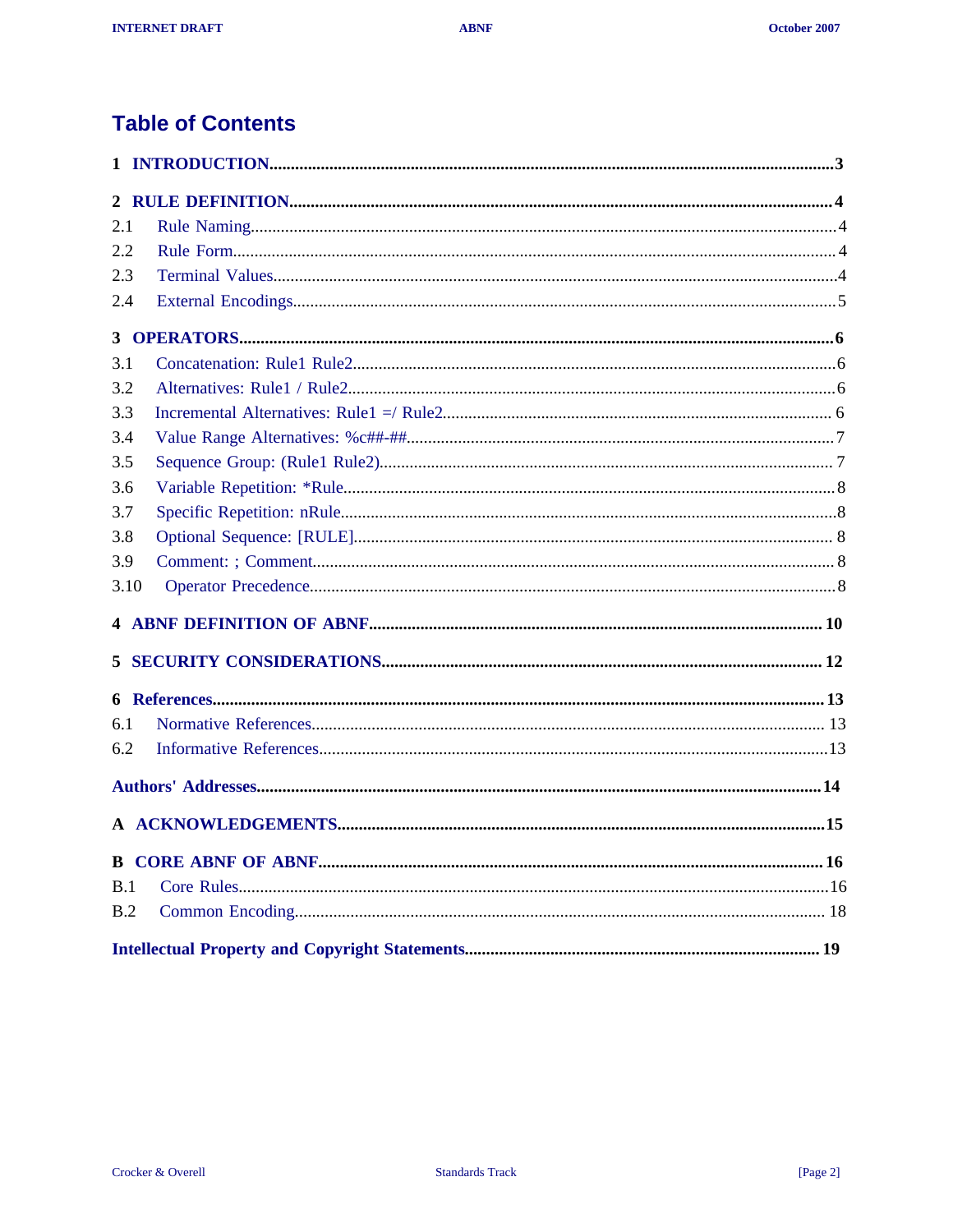## <span id="page-2-0"></span>**1. INTRODUCTION**

Internet technical specifications often need to define a formal syntax and are free to employ whatever notation their authors deem useful. Over the years, a modified version of Backus-Naur Form (BNF), called Augmented BNF (ABNF), has been popular among many Internet specifications. It balances compactness and simplicity, with reasonable representational power. In the early days of the Arpanet, each specification contained its own definition of ABNF. This included the email specifications, [\[RFC733\]](#page-12-0) and then [\[RFC822\]](#page-12-0), which came to be the common citations for defining ABNF. The current document separates those definitions to permit selective reference. Predictably, it also provides some modifications and enhancements.

The differences between standard BNF and ABNF involve naming rules, repetition, alternatives, order-independence, and value ranges. [Appendix B](#page-15-0) supplies rule definitions and encoding for a core lexical analyzer of the type common to several Internet specifications. It is provided as a convenience and is otherwise separate from the meta language defined in the body of this document, and separate from its formal status.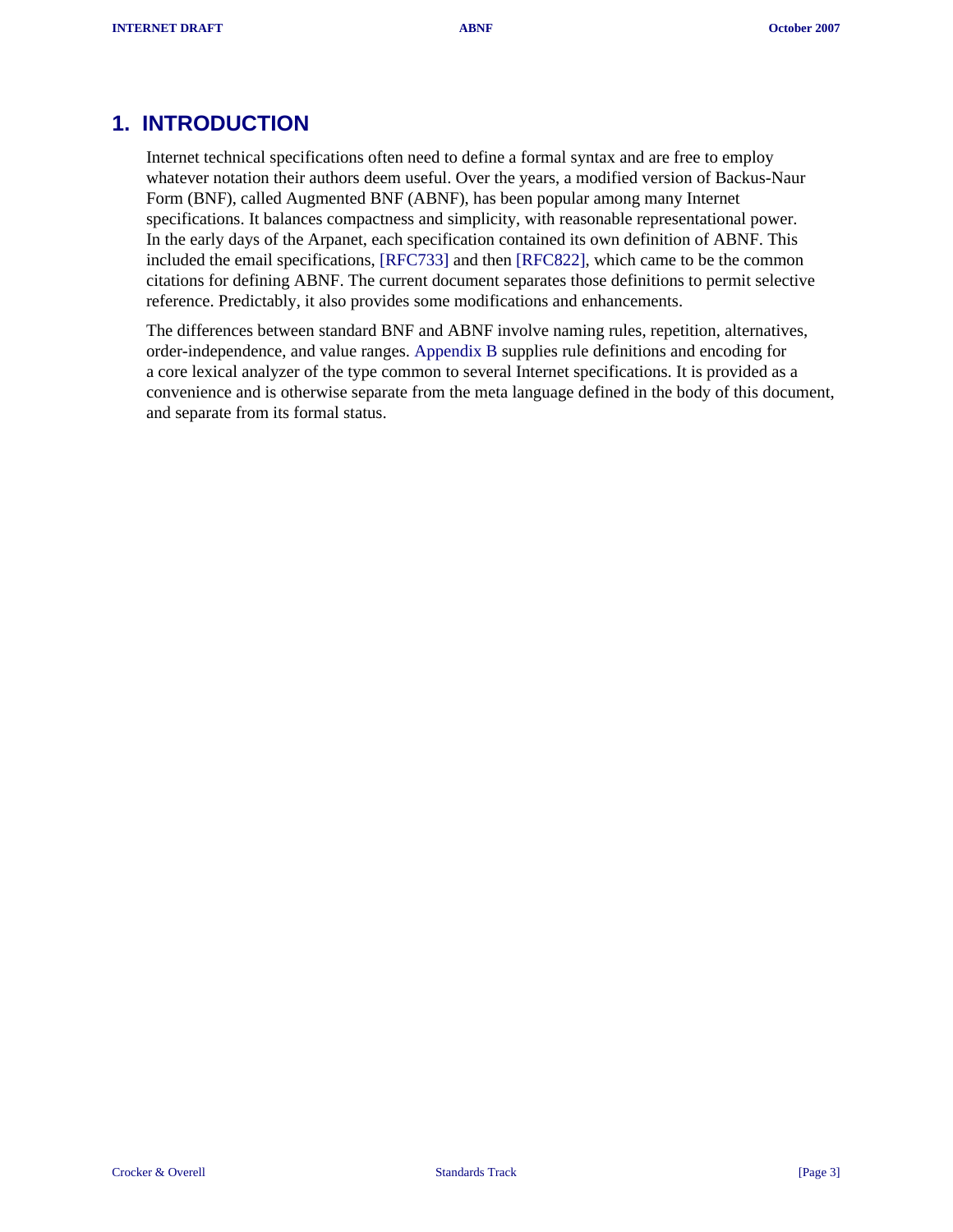## <span id="page-3-0"></span>**2. RULE DEFINITION**

### **2.1 Rule Naming**

The name of a rule is simply the name itself; that is, a sequence of characters, beginning with an alphabetic character, and followed by a combination of alphabetics, digits, and hyphens (dashes).

NOTE:

Rule names are case-insensitive

The names <rulename>, <Rulename>, <RULENAME>, and <rUlENamE> all refer to the same rule.

Unlike original BNF, angle brackets  $(\leq', \leq')$  are not required. However, angle brackets may be used around a rule name whenever their presence facilitates in discerning the use of a rule name. This is typically restricted to rule name references in free-form prose, or to distinguish partial rules that combine into a string not separated by white space, such as shown in the discussion about repetition, below.

#### **2.2 Rule Form**

A rule is defined by the following sequence:

name = elements crlf

where  $\langle$  name is the name of the rule,  $\langle$  elements is one or more rule names or terminal specifications, and <crlf> is the end-of-line indicator (carriage return followed by line feed). The equal sign separates the name from the definition of the rule. The elements form a sequence of one or more rule names and/or value definitions, combined according to the various operators defined in this document, such as alternative and repetition.

For visual ease, rule definitions are left aligned. When a rule requires multiple lines, the continuation lines are indented. The left alignment and indentation are relative to the first lines of the ABNF rules and need not match the left margin of the document.

### **2.3 Terminal Values**

Rules resolve into a string of terminal values, sometimes called characters. In ABNF, a character is merely a non-negative integer. In certain contexts, a specific mapping (encoding) of values into a character set (such as ASCII) will be specified.

Terminals are specified by one or more numeric characters, with the base interpretation of those characters indicated explicitly. The following bases are currently defined:

|        | b            | $=$ | binary      |
|--------|--------------|-----|-------------|
|        | d            |     | $=$ decimal |
|        | $\mathbf{x}$ | $=$ | hexadecimal |
| Hence: |              |     |             |
|        |              |     | - - - -     |

 $H$ 

| CR | a a | 8d13                       |
|----|-----|----------------------------|
| CR |     | $=$ $\frac{8 \times 0}{2}$ |

respectively specify the decimal and hexadecimal representation of [\[US-ASCII\]](#page-12-0) for carriage return.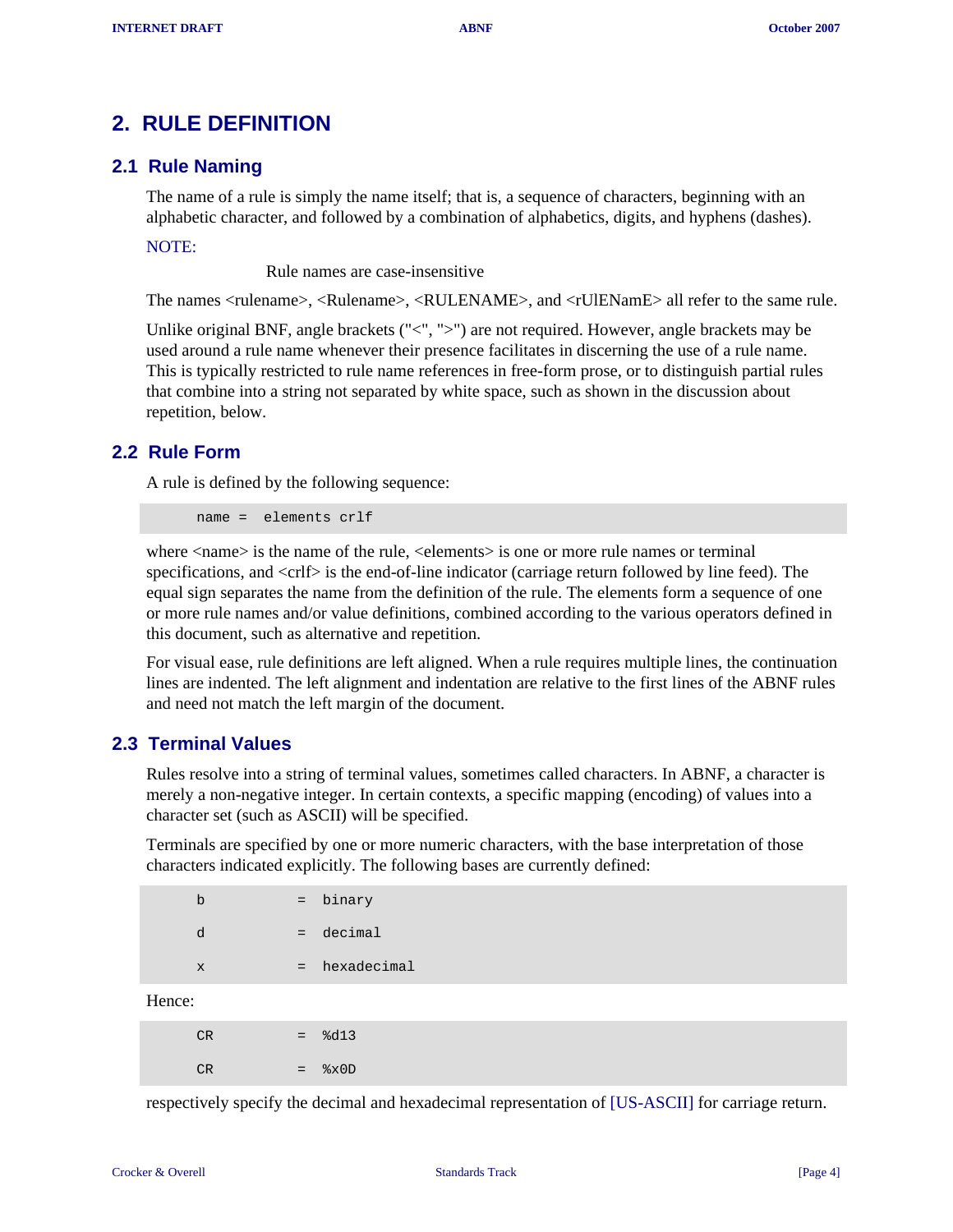<span id="page-4-0"></span>A concatenated string of such values is specified compactly, using a period (".") to indicate a separation of characters within that value. Hence:

 $CRLF =  $\frac{1}{6}d13.10$$ 

ABNF permits the specification of literal text strings directly, enclosed in quotation-marks. Hence:

command = "command string"

Literal text strings are interpreted as a concatenated set of printable characters.

#### NOTE:

ABNF strings are case-insensitive and the character set for these strings is us-ascii.

Hence:

rulename = "abc"

and:

rulename = "aBc"

will match "abc", "Abc", "aBc", "abC", "ABc", "aBC", "AbC", and "ABC".

To specify a rule that IS case SENSITIVE, specify the characters individually.

For example:

```
 rulename = %d97 %d98 %d99
```
or

rulename = %d97.98.99

will match only the string that comprises only the lowercased characters, abc.

#### **2.4 External Encodings**

External representations of terminal value characters will vary according to constraints in the storage or transmission environment. Hence, the same ABNF-based grammar may have multiple external encodings, such as one for a 7-bit US-ASCII environment, another for a binary octet environment, and still a different one when 16-bit Unicode is used. Encoding details are beyond the scope of ABNF, although [Appendix B](#page-15-0) provides definitions for a 7-bit US-ASCII environment as has been common to much of the Internet.

By separating external encoding from the syntax, it is intended that alternate encoding environments can be used for the same syntax.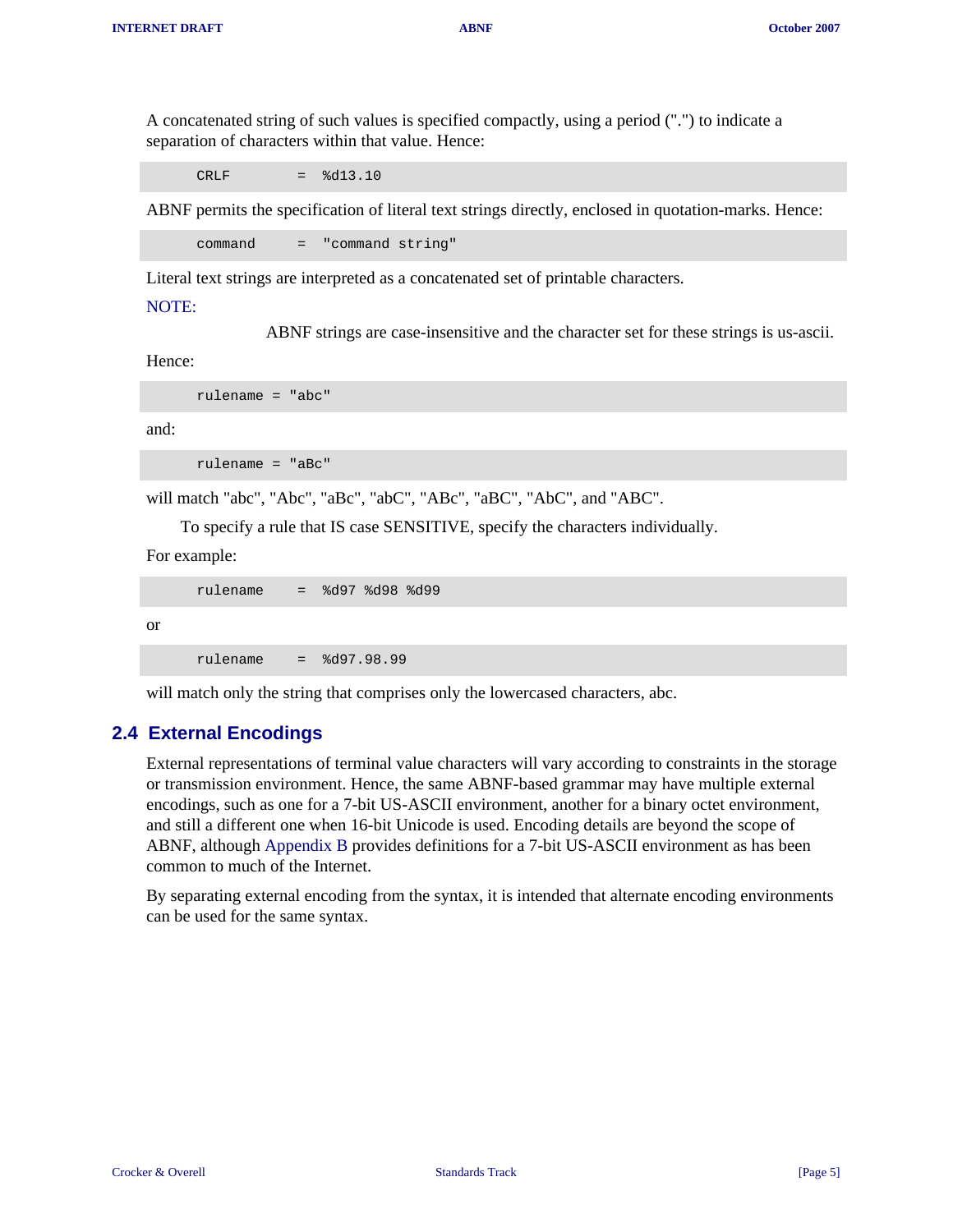## <span id="page-5-0"></span>**3. OPERATORS**

### **3.1 Concatenation: Rule1 Rule2**

A rule can define a simple, ordered string of values (i.e., a concatenation of contiguous characters) by listing a sequence of rule names. For example:

| foo    | $=$ | 8x61           | ; a            |
|--------|-----|----------------|----------------|
| bar    | $=$ | $\frac{25}{2}$ | ; $\mathsf{b}$ |
| mumble | $=$ | foo bar foo    |                |

So that the rule <mumble> matches the lowercase string "aba".

LINEAR WHITE SPACE: Concatenation is at the core of the ABNF parsing model. A string of contiguous characters (values) is parsed according to the rules defined in ABNF. For Internet specifications, there is some history of permitting linear white space (space and horizontal tab) to be freely and implicitly interspersed around major constructs, such as delimiting special characters or atomic strings.

NOTE:

This specification for ABNF does not provide for implicit specification of linear white space.

Any grammar that wishes to permit linear white space around delimiters or string segments must specify it explicitly. It is often useful to provide for such white space in "core" rules that are then used variously among higher-level rules. The "core" rules might be formed into a lexical analyzer or simply be part of the main ruleset.

### **3.2 Alternatives: Rule1 / Rule2**

Elements separated by a forward slash ("/") are alternatives. Therefore,

foo / bar

will accept <foo> or <br/> <br/>st>.

NOTE:

A quoted string containing alphabetic characters is a special form for specifying alternative characters and is interpreted as a non-terminal representing the set of combinatorial strings with the contained characters, in the specified order but with any mixture of upper and lower case.

#### **3.3 Incremental Alternatives: Rule1 =/ Rule2**

It is sometimes convenient to specify a list of alternatives in fragments. That is, an initial rule may match one or more alternatives, with later rule definitions adding to the set of alternatives. This is particularly useful for otherwise, independent specifications that derive from the same parent rule set, such as often occurs with parameter lists. ABNF permits this incremental definition through the construct:

oldrule =/ additional-alternatives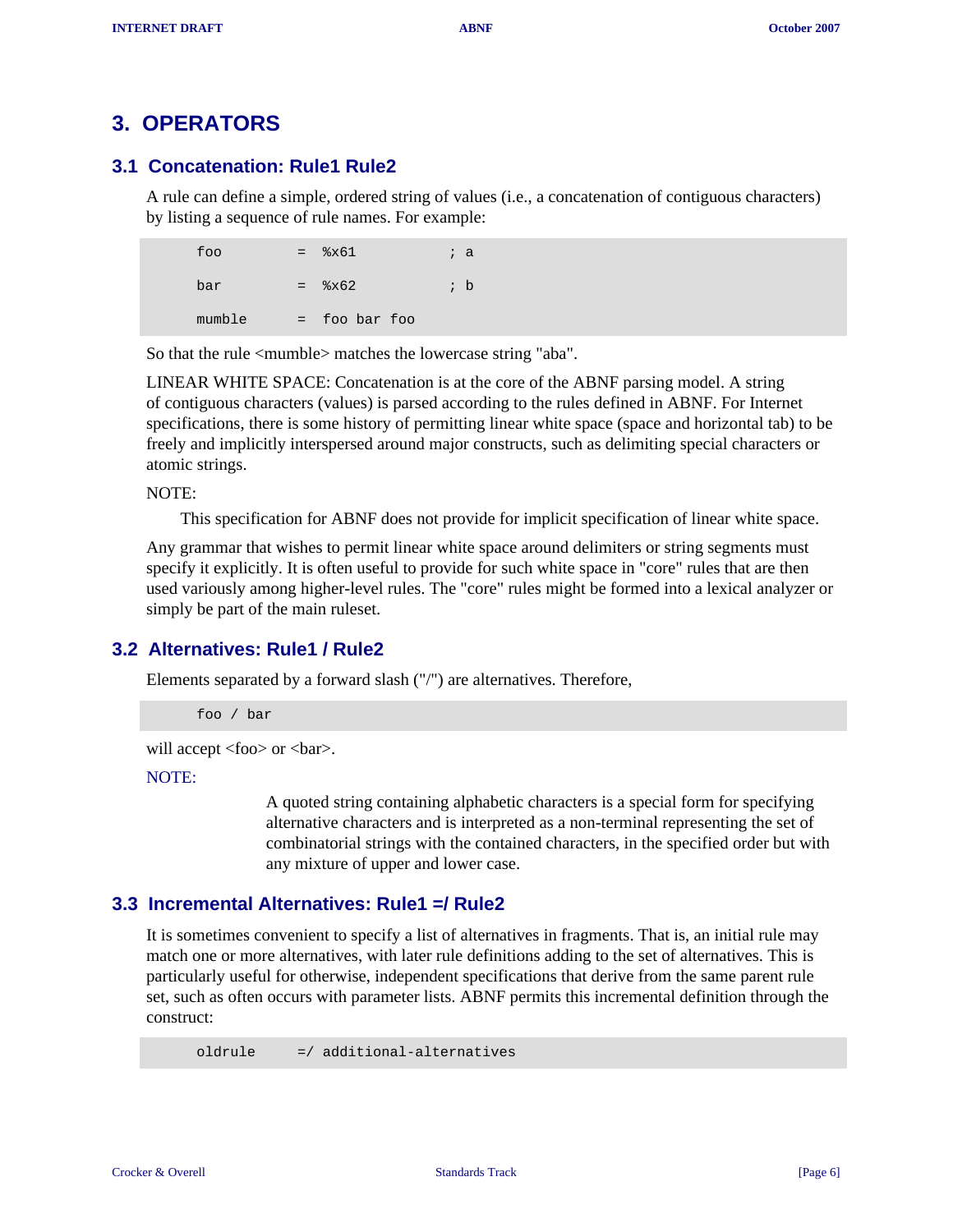<span id="page-6-0"></span>So that the rule set

| ruleset | alt $1 /$ alt $2$ |
|---------|-------------------|
| ruleset | $= /$ alt3        |
| ruleset | $=$ / alt4 / alt5 |

is the same as specifying

ruleset = alt1 / alt2 / alt3 / alt4 / alt5

#### **3.4 Value Range Alternatives: %c##-##**

A range of alternative numeric values can be specified compactly, using dash ("-") to indicate the range of alternative values. Hence:

 $DIGIT =  $\frac{8x30-39}{ }$$ 

is equivalent to:

DIGIT = "0" / "1" / "2" / "3" / "4" / "5" / "6" / "7" / "8" / "9"

Concatenated numeric values and numeric value ranges cannot be specified in the same string. A numeric value may use the dotted notation for concatenation or it may use the dash notation to specify one value range. Hence, to specify one printable character between end of line sequences, the specification could be:

 $char-line =$   $x0D.0A$   $x20-7E$   $x0D.0A$ 

#### **3.5 Sequence Group: (Rule1 Rule2)**

Elements enclosed in parentheses are treated as a single element, whose contents are STRICTLY ORDERED. Thus,

elem (foo / bar) blat

matches (elem foo blat) or (elem bar blat), and

elem foo / bar blat

matches (elem foo) or (bar blat).

#### NOTE:

It is strongly advised that grouping notation be used, rather than relying on the proper reading of "bare" alternations, when alternatives consist of multiple rule names or literals.

Hence, it is recommended that the following form be used:

(elem foo) / (bar blat)

It will avoid misinterpretation by casual readers.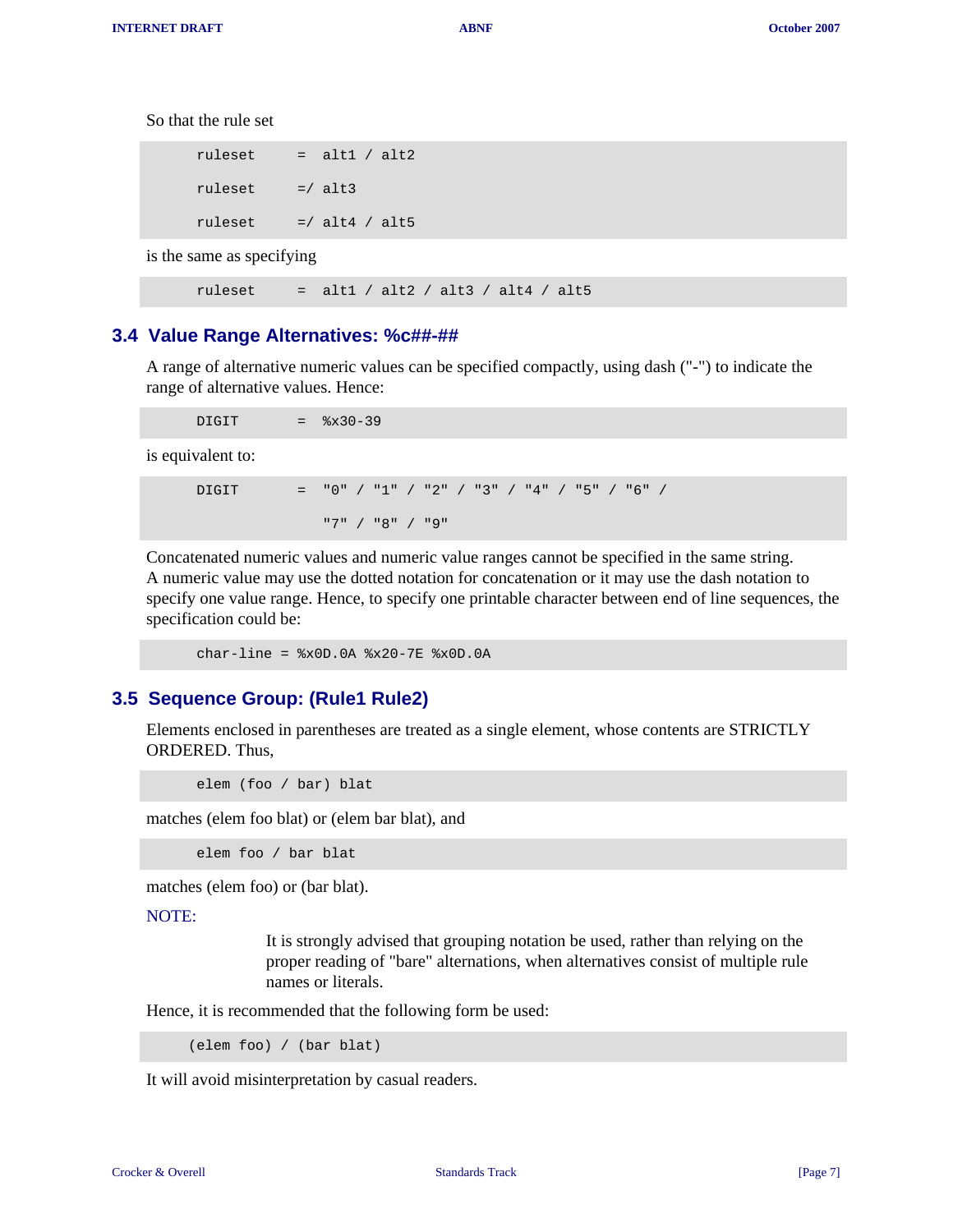<span id="page-7-0"></span>The sequence group notation is also used within free text to set off an element sequence from the prose.

#### **3.6 Variable Repetition: \*Rule**

The operator "\*" preceding an element indicates repetition. The full form is:

<a>\*<b>element

where  $\langle a \rangle$  and  $\langle b \rangle$  are optional decimal values, indicating at least  $\langle a \rangle$  and at most  $\langle b \rangle$  occurrences of the element.

Default values are 0 and infinity so that \*<element> allows any number, including zero; 1\*<element> requires at least one; 3\*3<element> allows exactly 3 and 1\*2<element> allows one or two.

#### **3.7 Specific Repetition: nRule**

A rule of the form:

<n>element

is equivalent to

<n>\*<n>element

That is, exactly <n> occurrences of <element>. Thus, 2DIGIT is a 2-digit number, and 3ALPHA is a string of three alphabetic characters.

#### **3.8 Optional Sequence: [RULE]**

Square brackets enclose an optional element sequence:

[foo bar]

is equivalent to

\*1(foo bar).

#### **3.9 Comment: ; Comment**

A semi-colon starts a comment that continues to the end of line. This is a simple way of including useful notes in parallel with the specifications.

#### **3.10 Operator Precedence**

The various mechanisms described above have the following precedence, from highest (binding tightest) at the top, to lowest (loosest) at the bottom:

Rule name, prose-val, Terminal value Comment Value range Repetition Grouping, Optional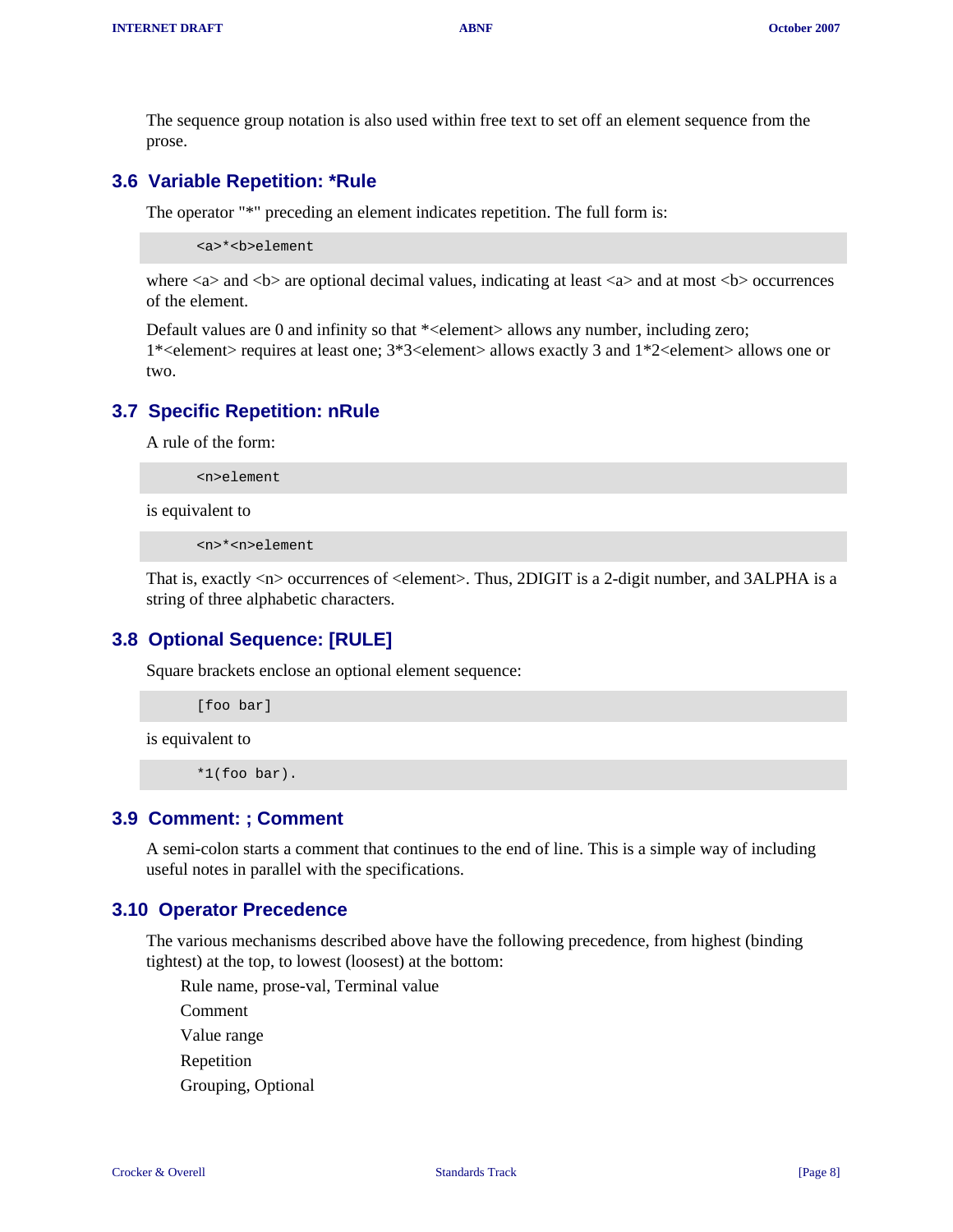Concatenation

Alternative

Use of the alternative operator, freely mixed with concatenations, can be confusing.

Again, it is recommended that the grouping operator be used to make explicit concatenation groups.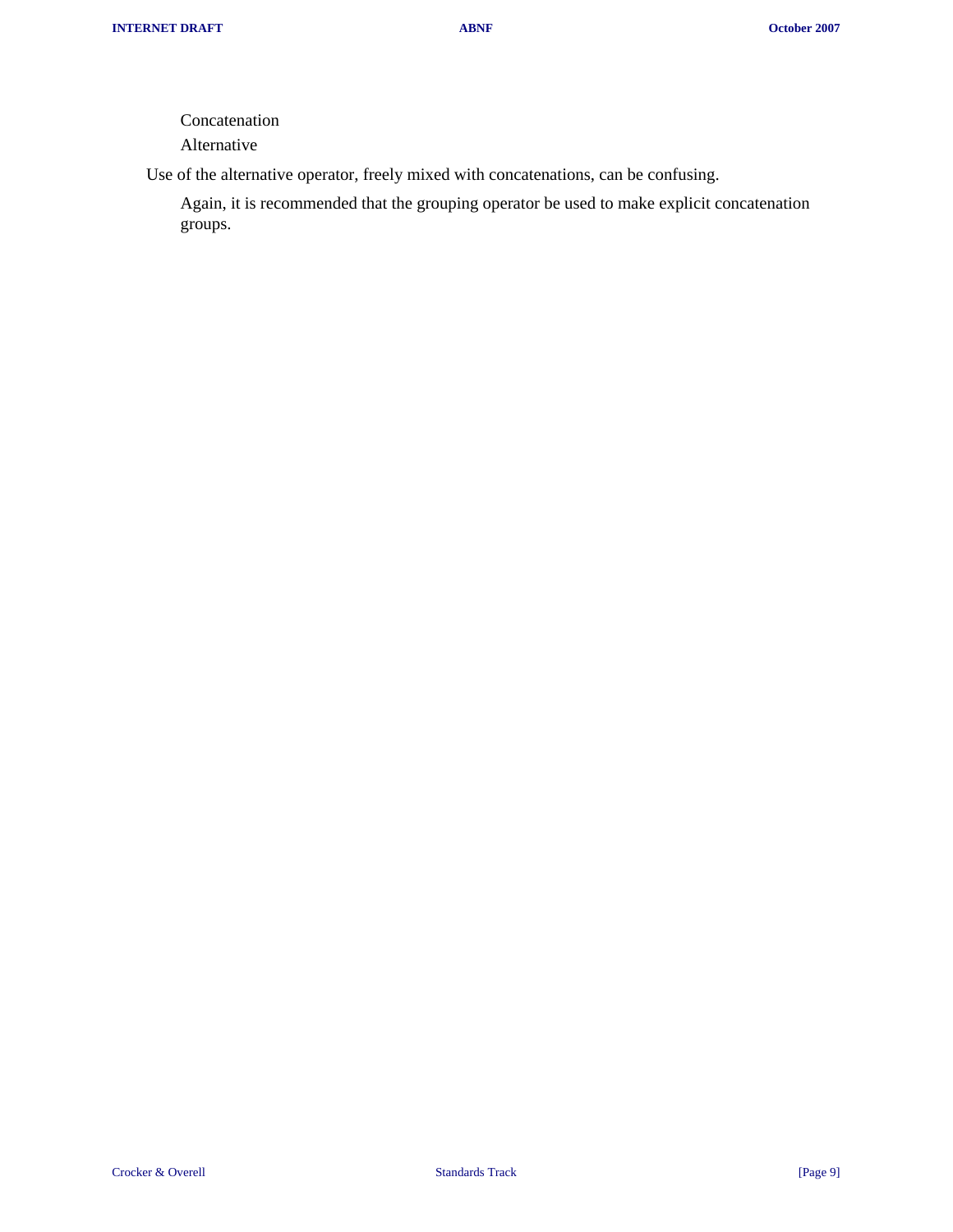# <span id="page-9-0"></span>**4. ABNF DEFINITION OF ABNF**

- NOTES: 1. This syntax requires a formatting of rules that is relatively strict. Hence, the version of a ruleset included in a specification might need preprocessing to ensure that it can be interpreted by an ABNF parser.
	- 2. This syntax uses the rules provided in [Appendix B.](#page-15-0)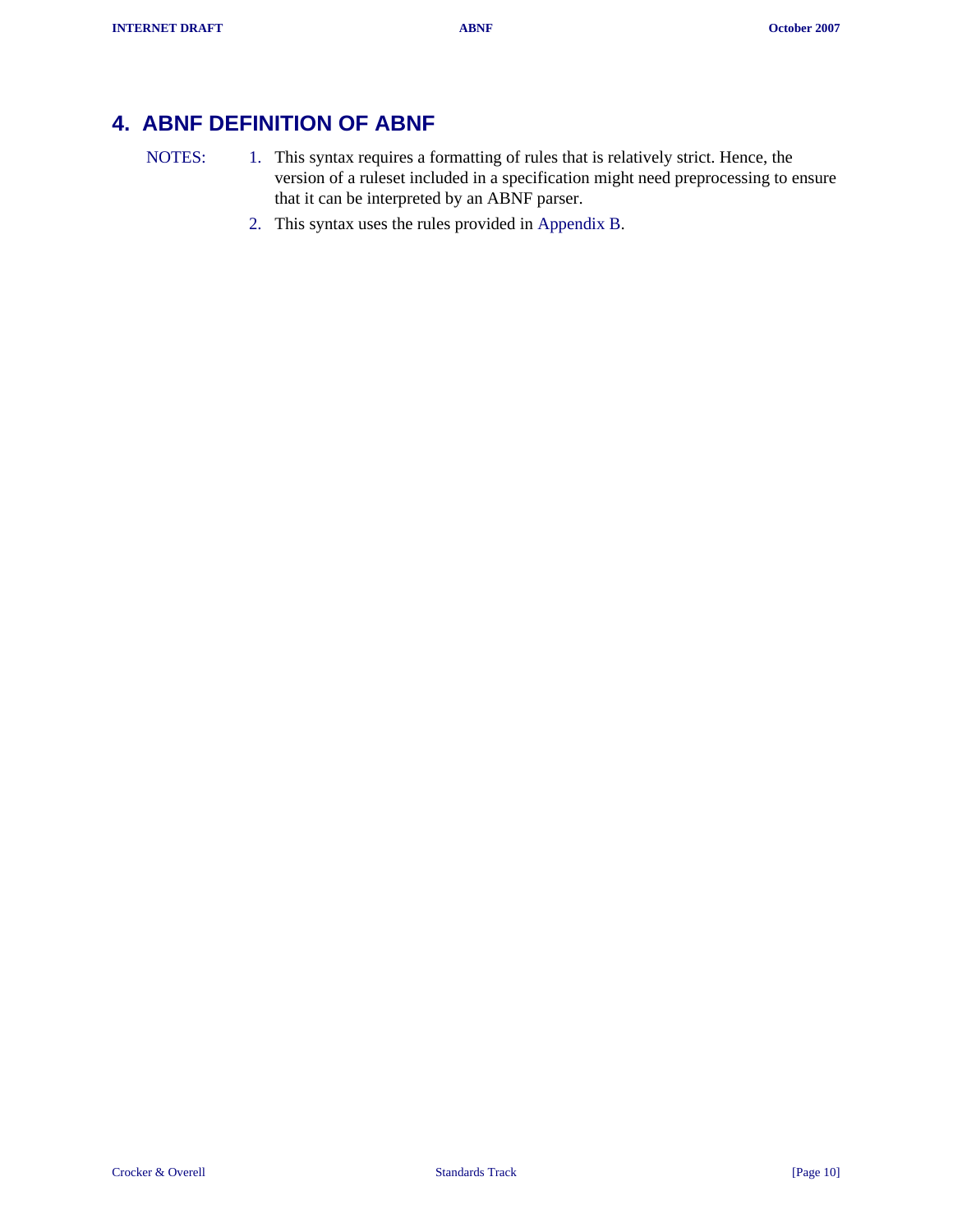**INTERNET DRAFT ABNF October 2007**

|                           | rulelist    |     | $= 1*(rule / (*c-wsp c-n]) )$                                                                                         |
|---------------------------|-------------|-----|-----------------------------------------------------------------------------------------------------------------------|
|                           | rule        |     | = rulename defined-as elements c-nl<br>; continues if next line starts<br>; with white space                          |
|                           | rulename    |     | = ALPHA *(ALPHA / DIGIT / "-")                                                                                        |
|                           | defined-as  |     | $= *c-wsp$ ("=" / "=/") *c-wsp<br>; basic rules definition and<br>; incremental alternatives                          |
|                           | elements    |     | = alternation *c-wsp                                                                                                  |
|                           | c-wsp       |     | $= WSP / (c-n1 WSP)$                                                                                                  |
|                           | c-nl        |     | $=$ comment / CRLF<br>; comment or newline                                                                            |
|                           | comment     |     | $=$ ";" *(WSP / VCHAR) CRLF                                                                                           |
|                           | alternation |     | = concatenation<br>*(*c-wsp "/" *c-wsp concatenation)                                                                 |
|                           |             |     | concatenation = repetition $*(1*c-wsp$ repetition)                                                                    |
|                           |             |     | repetition = [repeat] element                                                                                         |
|                           | repeat      |     | $= 1*DiffIT / (*DiffIT "*" *DiffIT)$                                                                                  |
|                           | element     |     | = rulename / group / option /<br>char-val / num-val / prose-val                                                       |
|                           | group       | $=$ | "(" *c-wsp alternation *c-wsp ")"                                                                                     |
|                           | option      |     | = "[" *c-wsp alternation *c-wsp "]"                                                                                   |
|                           | char-val    | $=$ | DQUOTE *(%x20-21 / %x23-7E) DQUOTE<br>; quoted string of SP and VCHAR<br>; without DQUOTE                             |
|                           | num-val     |     | $=$ "%" (bin-val / dec-val / hex-val)                                                                                 |
|                           | bin-val     |     | $=$ "b" $1*BIT$<br>$[1*(". 1*BIT) / (-. . 1*BIT) ]$<br>; series of concatenated bit values<br>; or single ONEOF range |
|                           | dec-val     |     | $=$ "d" $1*$ DIGIT<br>$[1*(". " 1*Diff]) / (" - " 1*Diff]) ]$                                                         |
| Crocker & Overell hex-val |             |     | [Page 11]<br>= "x" <sup>ftand</sup> #&D#&<br>$[1*(". " 1*HEXDIG) / (" - " 1*HEXDIG) ]$                                |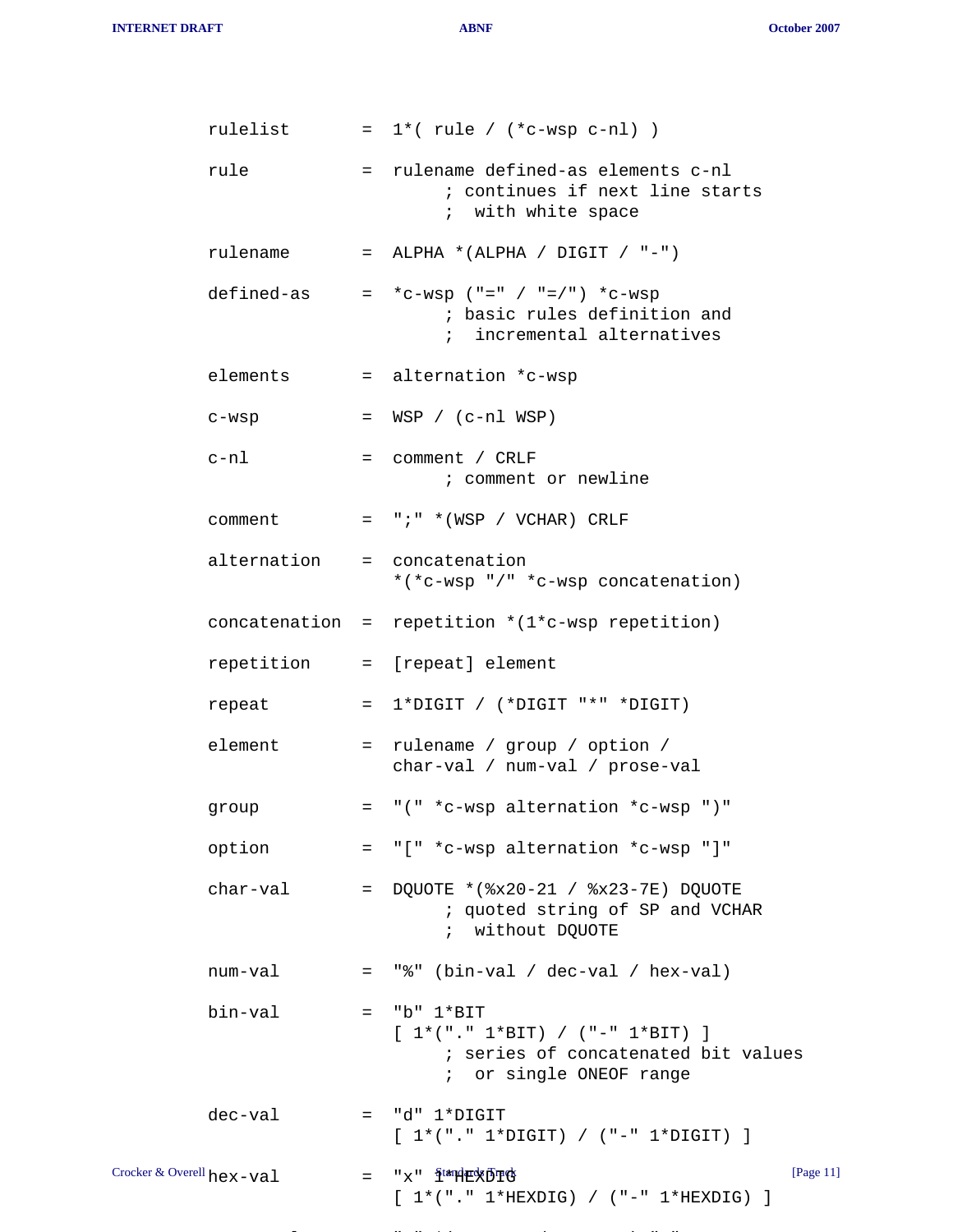# <span id="page-11-0"></span>**5. SECURITY CONSIDERATIONS**

Security is truly believed to be irrelevant to this document.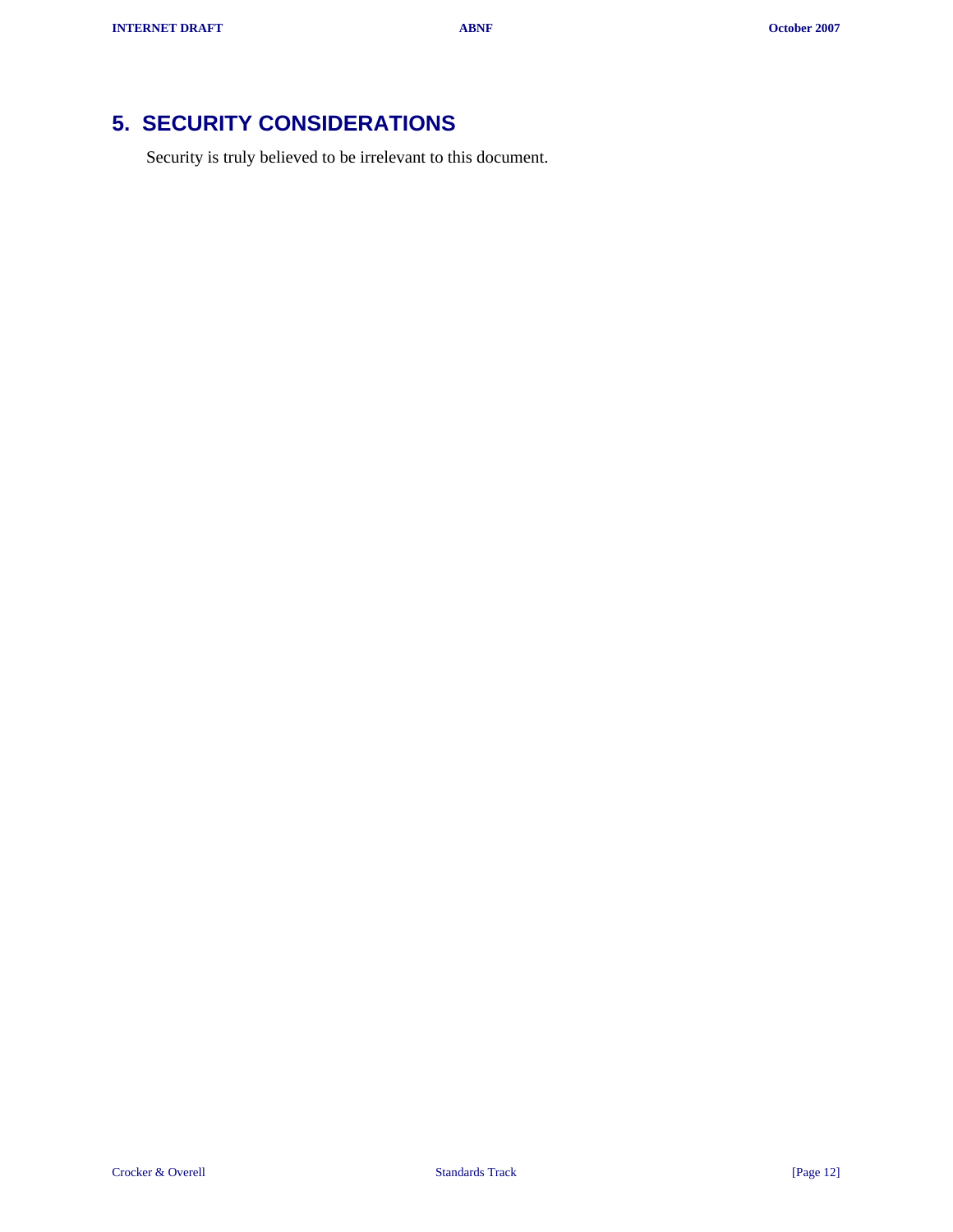## <span id="page-12-0"></span>**6. References**

### **6.1 Normative References**

[US-ASCII] American National Standards Institute, "Coded Character Set -- 7-bit American Standard Code for Information Interchange", ANSI X3.4, 1986.

#### **6.2 Informative References**

- [RFC2234] Crocker, D. and P. Overell, "**[Augmented BNF for Syntax Specifications: ABNF](http://tools.ietf.org/html/rfc2234.txt)**", RFC 2234, November 1997.
- [RFC4234] Crocker, D., Ed. and P. Overell, ["Augmented BNF for Syntax Specifications: ABNF"](http://tools.ietf.org/html/rfc4234.txt), RFC 4234, October 2005.
- [RFC733] Crocker, D., Vittal, J., Pogran, K., and D. Henderson, "[Standard for the format of ARPA](http://tools.ietf.org/html/rfc733.txt) [network text messages"](http://tools.ietf.org/html/rfc733.txt), RFC 733, November 1977.
- [RFC822] Crocker, D.H., ["Standard for the format of ARPA Internet text messages"](http://tools.ietf.org/html/rfc822.txt), STD 11, RFC 822, August 1982.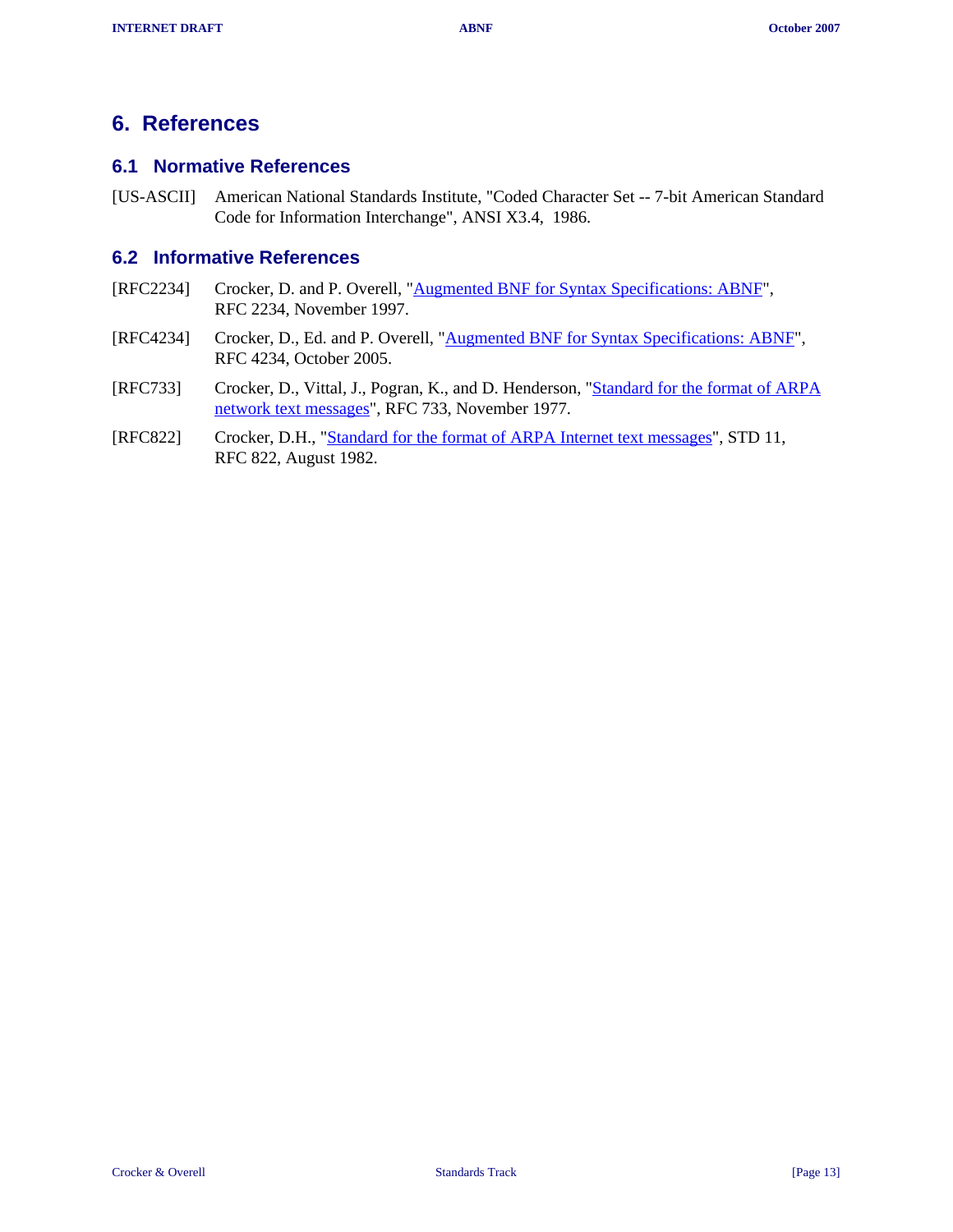# <span id="page-13-0"></span>**Authors' Addresses**

**Dave Crocker** (editor) Brandenburg InternetWorking 675 Spruce Dr. Sunnyvale, CA 94086 US Phone:  $\pm 1.408.246.8253$ EMail: [dcrocker@bbiw.net](mailto:dcrocker@bbiw.net)

#### **Paul Overell**

THUS plc. 1/2 Berkeley Square, 99 Berkeley Street Glasgow, G3 7HR UK EMail: [paul.overell@thus.net](mailto:paul.overell@thus.net)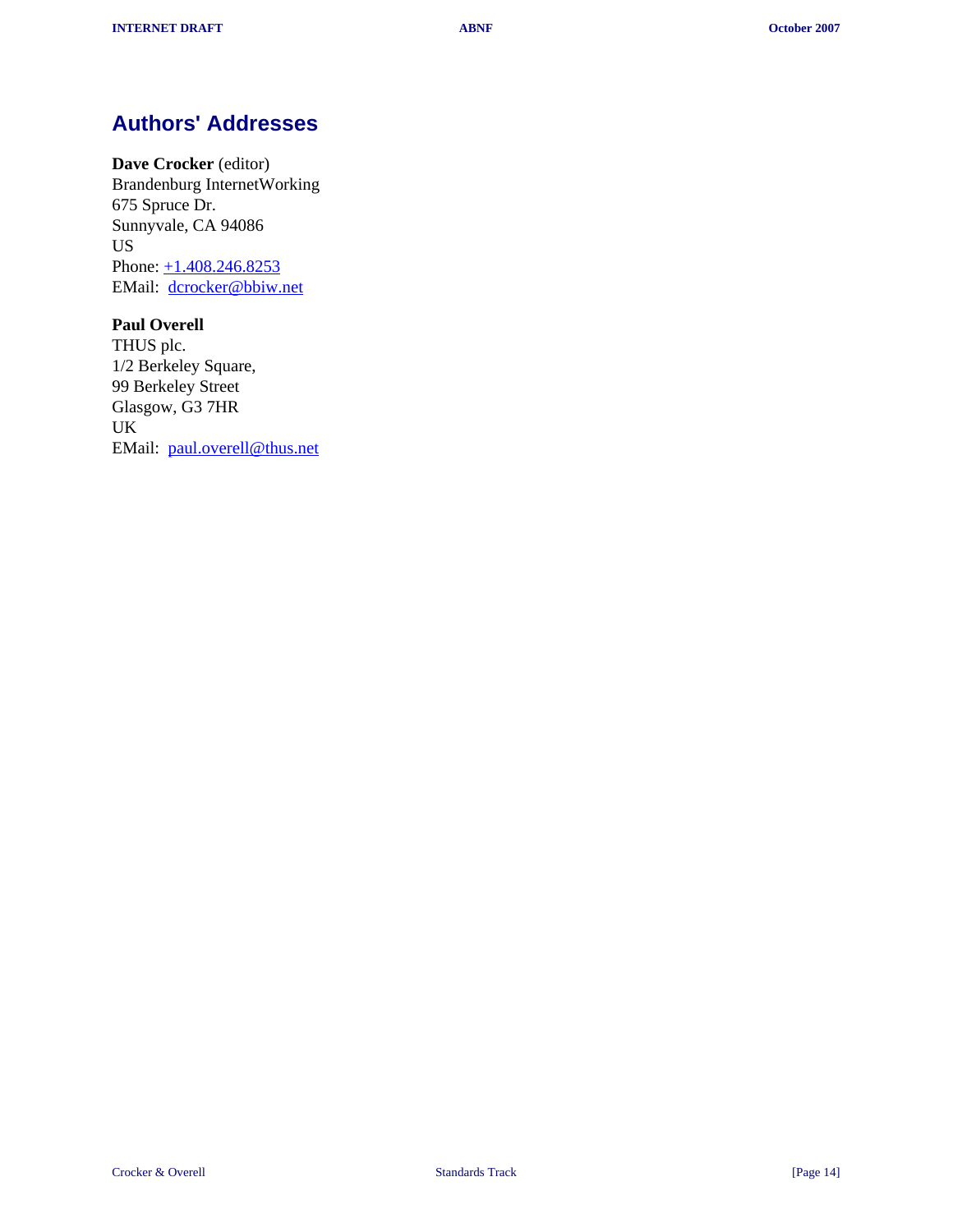# <span id="page-14-0"></span>**A. ACKNOWLEDGEMENTS**

The syntax for ABNF was originally specified in RFC 733. Ken L. Harrenstien, of SRI International, was responsible for re-coding the BNF into an augmented BNF that makes the representation smaller and easier to understand.

This recent project began as a simple effort to cull out the portion of RFC 822 that has been repeatedly cited by non-email specification writers, namely the description of augmented BNF. Rather than simply and blindly converting the existing text into a separate document, the working group chose to give careful consideration to the deficiencies, as well as benefits, of the existing specification and related specifications made available over the last 15 years, and therefore to pursue enhancement. This turned the project into something rather more ambitious than was first intended. Interestingly, the result is not massively different from that original, although decisions, such as removing the list notation, came as a surprise.

This "separated" version of the specification was part of the DRUMS working group, with significant contributions from Jerome Abela, Harald Alvestrand, Robert Elz, Roger Fajman, Aviva Garrett, Tom Harsch, Dan Kohn, Bill McQuillan, Keith Moore, Chris Newman, Pete Resnick, and Henning Schulzrinne.

Julian Reschke warrants a special thanks for converting the Draft Standard version to XML source form.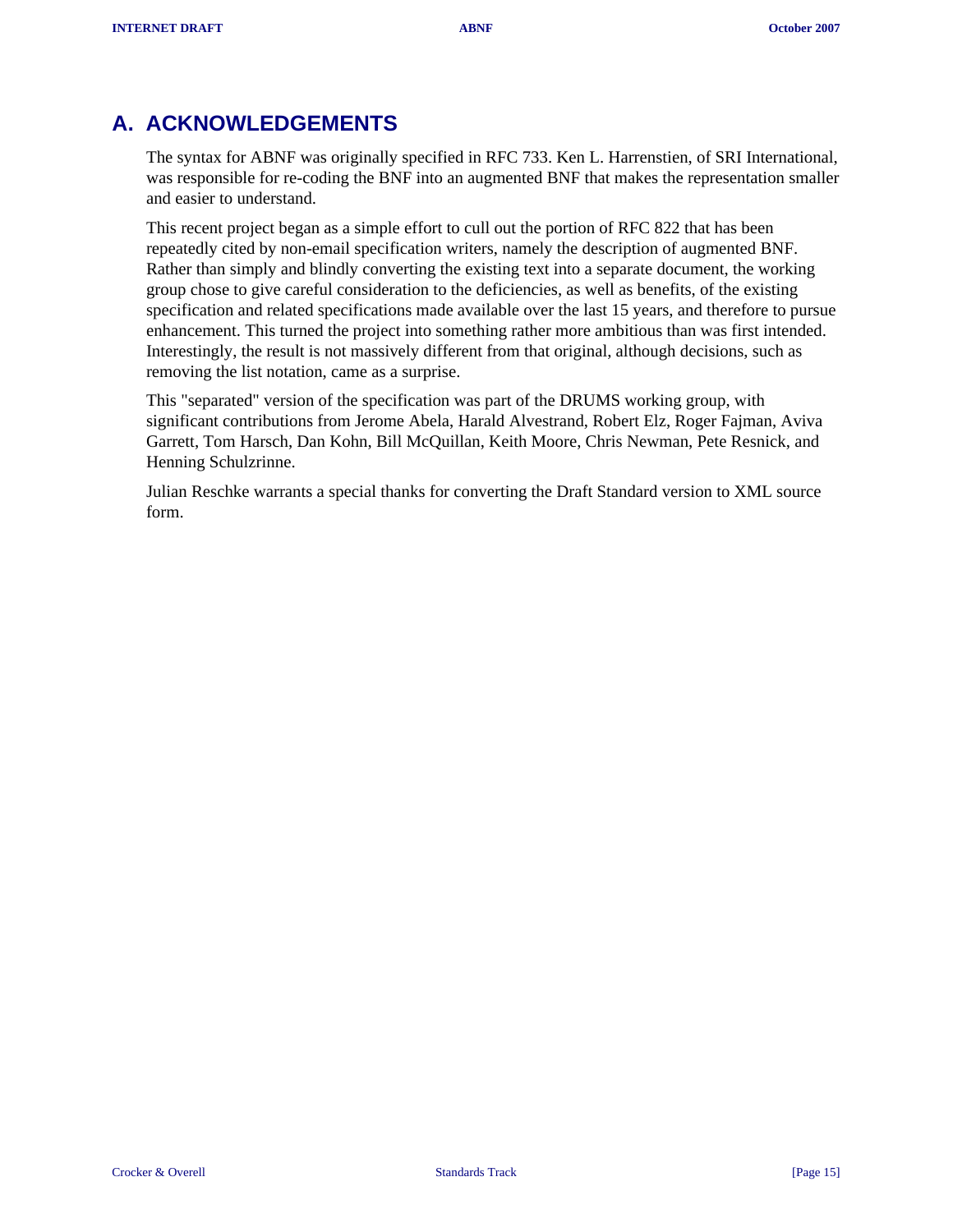# <span id="page-15-0"></span>**B. CORE ABNF OF ABNF**

This appendix contains some basic rules that are in common use. Basic rules are in uppercase. Note that these rules are only valid for ABNF encoded in 7-bit ASCII or in characters sets that are a superset of 7-bit ASCII.

### **B.1 Core Rules**

Certain basic rules are in uppercase, such as SP, HTAB, CRLF, DIGIT, ALPHA, etc.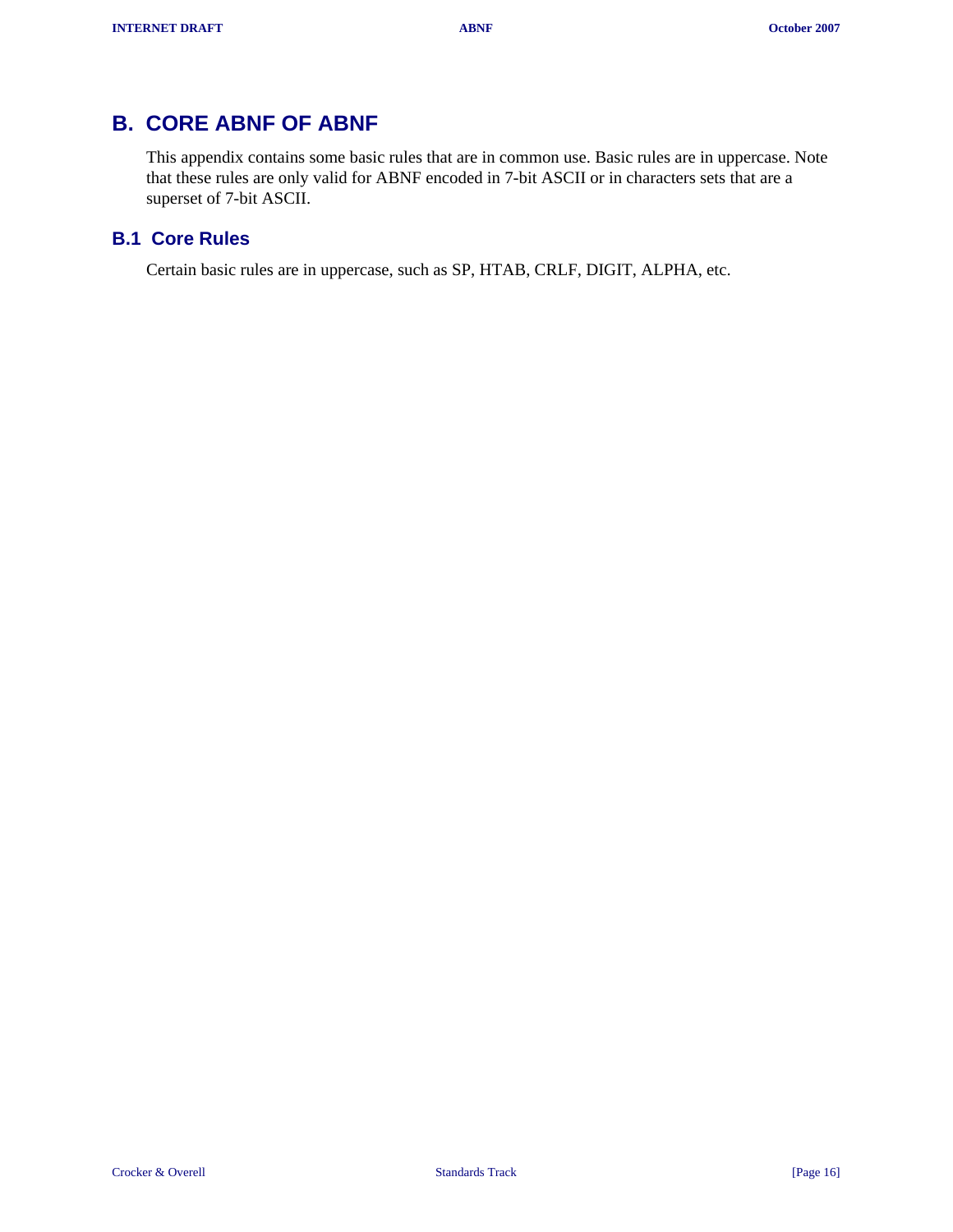**INTERNET DRAFT ABNF October 2007**

| ALPHA         |         | $=$ $8x41-5A$ / $8x61-7A$ ; A-Z / a-z                                                                                                                                                                                                                                                                                                                                                              |
|---------------|---------|----------------------------------------------------------------------------------------------------------------------------------------------------------------------------------------------------------------------------------------------------------------------------------------------------------------------------------------------------------------------------------------------------|
| <b>BIT</b>    | $=$     | "0" / "1"                                                                                                                                                                                                                                                                                                                                                                                          |
| CHAR          |         | $=$ $8x01-7F$<br>; any 7-bit US-ASCII character,<br>; excluding NUL                                                                                                                                                                                                                                                                                                                                |
| CR            |         | $=$ $\&x0D$<br>; carriage return                                                                                                                                                                                                                                                                                                                                                                   |
| <b>CRLF</b>   |         | $=$ CR LF<br>; Internet standard newline                                                                                                                                                                                                                                                                                                                                                           |
| <b>CTL</b>    |         | $=$ $\frac{8 \times 00 - 1F}{8 \times 7F}$<br>; controls                                                                                                                                                                                                                                                                                                                                           |
| DIGIT         |         | $=$ $\frac{8x30-39}{ }$<br>$7.0 - 9$                                                                                                                                                                                                                                                                                                                                                               |
| <b>DQUOTE</b> |         | $=$ $8x22$<br>; " (Double Quote)                                                                                                                                                                                                                                                                                                                                                                   |
| HEXDIG        |         | = $DIGIT$ / "A" / "B" / "C" / "D" / "E" / "F"                                                                                                                                                                                                                                                                                                                                                      |
| HTAB          |         | $=$ $\frac{8 \times 0.9}{5}$<br>; horizontal tab                                                                                                                                                                                                                                                                                                                                                   |
| LF            |         | $=$ $\&x0A$<br>; linefeed                                                                                                                                                                                                                                                                                                                                                                          |
| LWSP          | $=$ $-$ | *(WSP / CRLF WSP)<br>; Use of this linear-white-space rule<br>; permits lines containing only white<br>space that are no longer legal in<br>$\ddot{i}$<br>mail headers and have caused<br>$\ddot{i}$<br>interoperability problems in other<br>i.<br>contexts.<br>$\mathbf{r}$<br>; Do not use when defining mail<br>headers and use with caution in<br>$\ddot{ }$<br>other contexts.<br>$\ddot{i}$ |
| OCTET         |         | $=$ $8x00-FF$<br>; 8 bits of data                                                                                                                                                                                                                                                                                                                                                                  |
| SP            | $=$     | 8x20                                                                                                                                                                                                                                                                                                                                                                                               |
| <b>VCHAR</b>  | $=$     | $8x21 - 7E$<br>; visible (printing) characters                                                                                                                                                                                                                                                                                                                                                     |
| WSP           | =       | SP / HTAB                                                                                                                                                                                                                                                                                                                                                                                          |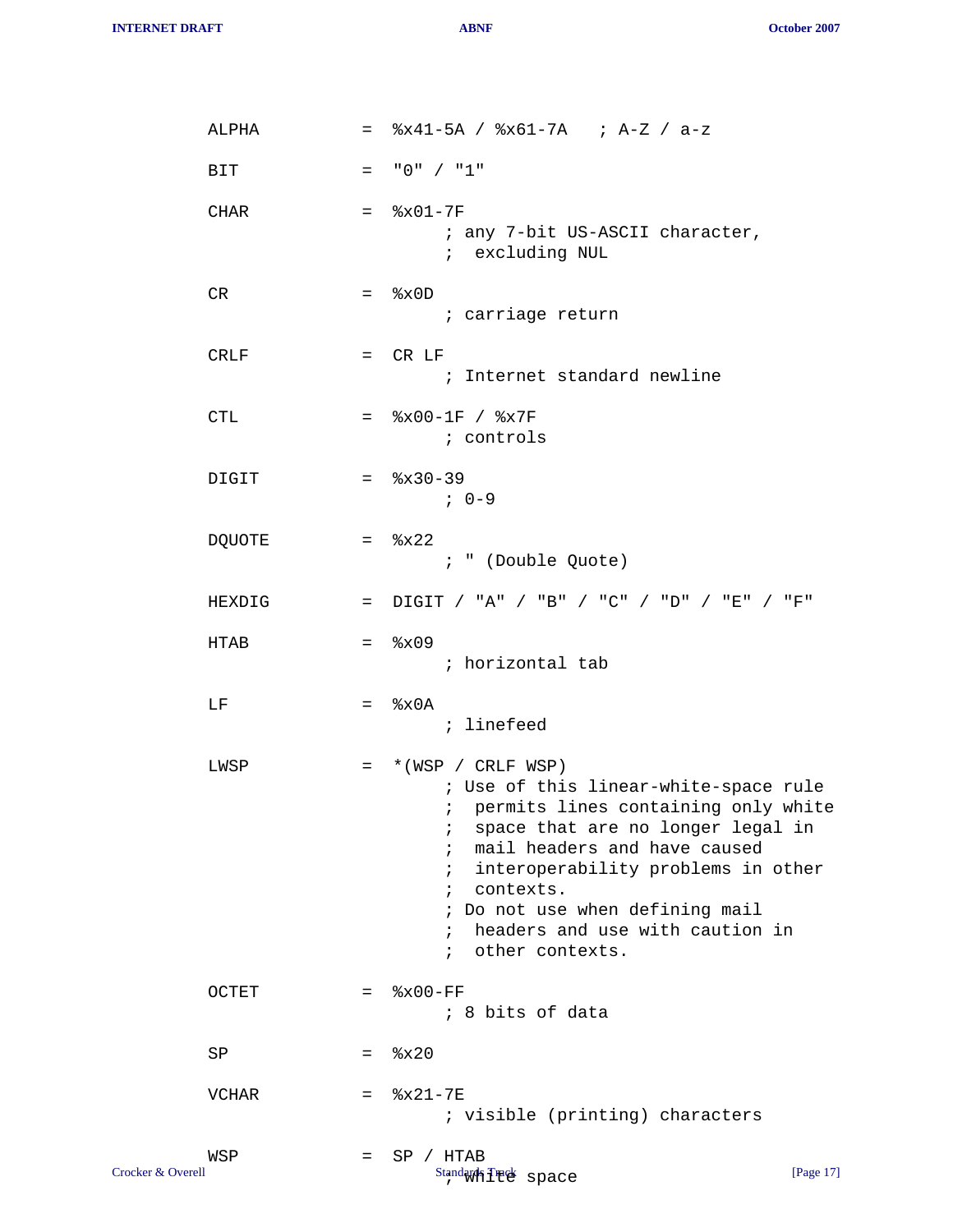### <span id="page-17-0"></span>**B.2 Common Encoding**

Externally, data are represented as "network virtual ASCII" (namely, 7-bit US-ASCII in an 8-bit field), with the high (8th) bit set to zero. A string of values is in "network byte order", in which the higher-valued bytes are represented on the left-hand side and are sent over the network first.

## **Full Copyright Statement**

Copyright © The IETF Trust (2007).

This document is subject to the rights, licenses and restrictions contained in BCP 78, and except as set forth therein, the authors retain all their rights.

This document and the information contained herein are provided on an "AS IS" basis and THE CONTRIBUTOR, THE ORGANIZATION HE/SHE REPRESENTS OR IS SPONSORED BY (IF ANY), THE INTERNET SOCIETY, THE IETF TRUST AND THE INTERNET ENGINEERING TASK FORCE DISCLAIM ALL WARRANTIES, EXPRESS OR IMPLIED, INCLUDING BUT NOT LIMITED TO ANY WARRANTY THAT THE USE OF THE INFORMATION HEREIN WILL NOT INFRINGE ANY RIGHTS OR ANY IMPLIED WARRANTIES OF MERCHANTABILITY OR FITNESS FOR A PARTICULAR PURPOSE.